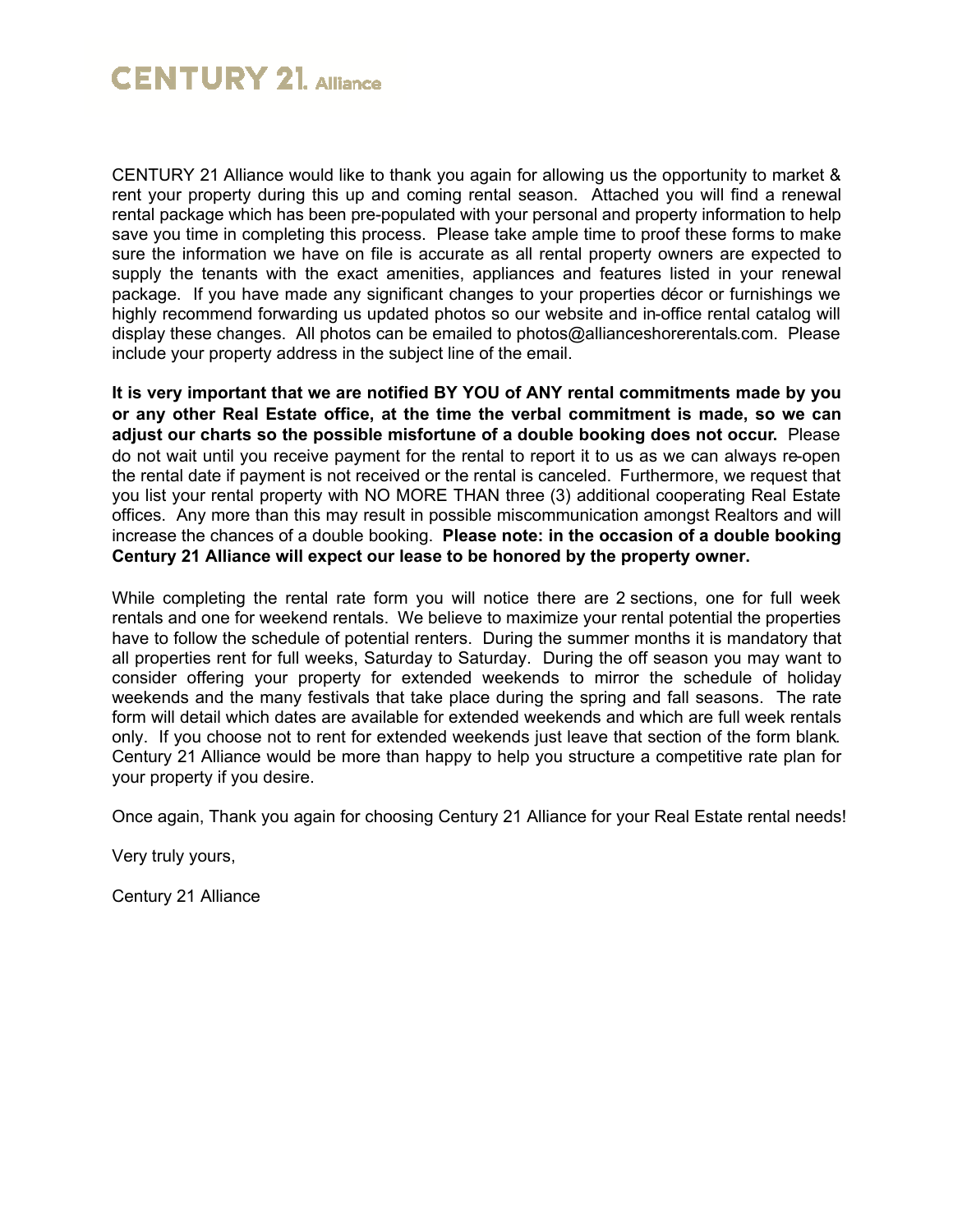## **RENTAL LISTING AGREEMENT**

## **Rental Property Address: Network and State Address: Network and State Address: STA:**

**Rental Listing Agreement:** Century 21 Alliance (hereinafter designated as Agent), in consideration of your listing and endeavoring to procure a tenant for the property listed above, the undersigned (hereinafter designated as Owner), grants Century 21 Alliance the Exclusive or Non-Exclusive right to rent said property until the 31st day of December, 2022.

**Rental Payment Collection and Disbursement:** Century 21 Alliance shall receive on behalf of the Owner all rental deposits, payment of rent & other deposits required. All such funds made payable to or received by Broker shall be placed in a **non interest bearing** rental trust account and will be held for approximately fourteen (14) days prior to disbursement to insure funds have cleared from the bank at which the funds were deposited.

**Commission & Tenant Processing Fee:** The Owner warrants and represents that he/she is the Owner of the property and agrees to pay Broker a commission of twelve (12%) percent of the total rent on any leases secured by Broker. Owner understands and agrees that the commission is solely for the purpose of securing tenants and does not include property management services.

Property Owner understands Century 21 Alliance may charge a non-refundable tenant-processing fee to the tenant under each lease. This fee represents the efforts of Rental Agent in processing the rental application of the tenant. This fee will be added to the total rental amount and will be deducted from the first payment made by the tenant.

**Vacation Rental Damage Protection (VRDP):** All leases will include a \$50.00 premium, paid by Tenant, to Century 21 Alliance for VRDP (provided through CSA Travel Protection and Insurance Services). This premium insures the Tenant for up to \$3,000 (Three Thousand Dollars) for any unintentional damages that they may cause to your property during their stay. All damage must be disclosed /reported by the tenant to Century 21 Alliance prior to check-out. Should the Tenant not report damages to Rental Agent and damages are found by the owner or owner's contractors, Owner can still report the damages to Century 21 Alliance within 3 days of the check-out date. Century 21 will facilitate the Claim process on behalf of Owner.

Reimbursement checks will be paid directly to Century 21 Alliance by CSA Travel Protection & Insurance Services. Once received, Century 21 Alliance will disburse such funds accordingly. Full details of the Vacation Rental Damage Protection (VRDP) program are contained in the Certificate of Insurance or Insurance Policy, and can be found online at vacationrentalinsurance.com/g10vrd.

In the event the tenant chooses not to purchase Vacation Rental Damage Protection (VRDP), a Security Deposit of \$3,000 or an amount equal to the cost of the full rent, whichever is less, will be charged to the Tenant.

## **FOR ALL CLAIMS: Owner must submit to Century 21 Alliance all paid receipts for repairs and/or replacements the owner has paid for. WITHOUT RECEIPTS, CSA WILL DENY THE CLAIM.**

**Cleaning Deposit:** Tenants will be required to pay a refundable cleaning deposit on their Lease. Owner understands and agrees that the cleaning deposit may be automatically refunded to tenant seven days after the expiration of the lease, unless otherwise directed by the Owner to the Rental Agent in writing within 3 days after check-out. Owner is solely responsible for monitoring the condition of the property and advising Rental Agent in writing as to the disposition of the cleaning deposit within the time required.

**Condition of Property:** Owner represents and warrants that the Property is habitable and is in compliance with all Local, County, State and Federal Laws and regulations including but not limited to those pertaining to Licensing, Land Use, Health, Housing Code and Fire Safety.

Owner should have all appliances in working order, as well as A/C and heating coils. Owner agrees to keep his/her property in good repair and equipped as indicated in the inventory/amenity list. Damages or repairs needed will be reported to the Owner as they are found.

**Municipal Licensing:** If the City or Borough where the property is located requires a "mercantile, room license or similar rental registration", Owner will obtain said license prior to allowing Tenants occupancy of the dwelling.

**Consumer Information Statement:** Owner acknowledges receipt of the Consumer Information Statement on New Jersey Real Estate Relationships and understands that Century 21 Alliance will be working for you as a Transaction Broker.